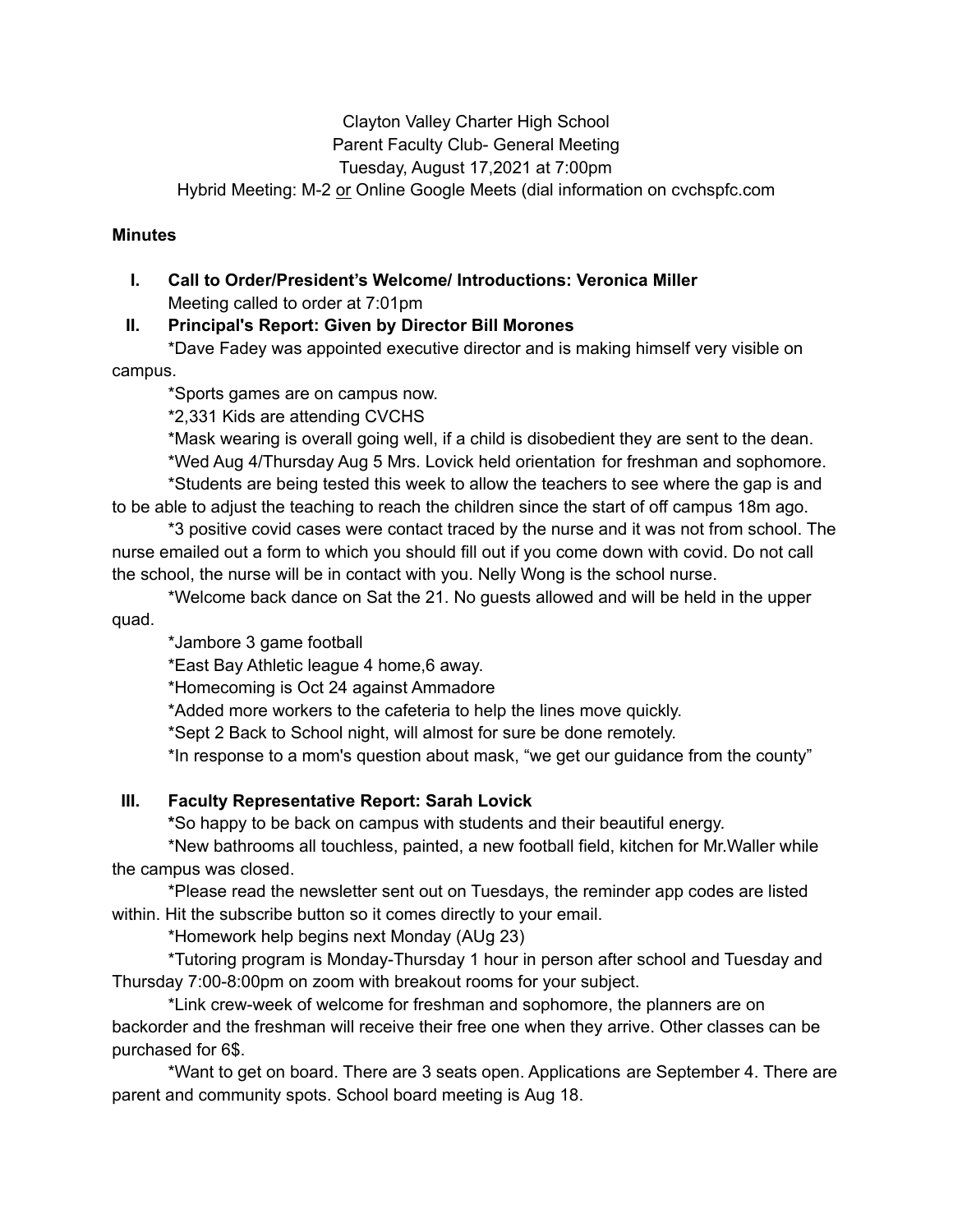\*Email with questions, there is information on the website under the board section with agendas.

#### **IV. Leadership/Student Report (ASB): Halle Cohen**

**\***Leadership meeting tomorrow, freshmen will run a campaign and be voted in. Meeting is in the F2 leadership role.

\*ASB, you get elected to be in ASB. ASB plans the events such as dances, plan blue crew, student activities, makes posters, flyers and runs the voting.

\*Mrs. Westbrook is the student resource and renaissance.

\* Plans to increase student leadership activities

\*Tailgate Friday before the game this friday.

#### **V. Review of MInuters: Veronica Miller**

**\***There are no minutes to review.

#### **VI. Treasure's report/review/update Janet Fribley**

**\***audit in process

\*will have within 2 weeks

\*went over last years dine and donate, 1 per month

#### **VII. Fundraising report/updates Carole Battle**

**\***raised over 3,000\$

\*Bingo, Columbia, dine and donate

\*Will plan a budget at the next meeting to see how many fundraisers will be needed.

\*Asked the group if anyone has ideas and or connections.

\*Tailgate Bingo is planned Oct 8 and March 25.

\*Kyler put together a fundraising email to collect emails to help with group (blast) emails.

# **VIII. Senior ACtivities: Kristina**

**\***Kelly is the chair, asking for people to join the team.

# \*distribution list created by Kyler

# **IX. Hospitality: Catalina Rodriguez**

**\***Teacher appreciation week is in May

\*200 staff members

\*1 teacher a month to be nominated for a gift card or 5 cards, 5 teachers, 5\$ per month for teachers or staff nominated. Asking for a budget.

# **X. Old Business**

# **XI. New Business**

\*Open nest presented from a dad named Nick

-parents connect to share and enable them to take action, talk to each other about issues or upcoming events. Each school has their own space. Veronica will make his email to ask questions.

# **XII. Open Forum**

\*

**\***Veronica mentioned the IG accounts available.

\*There is an IG account for all ASB events and each account is run by students.

\*A couple mom's mentioned the disconnect from school to the house. They may get together and ask for time for the next meeting.